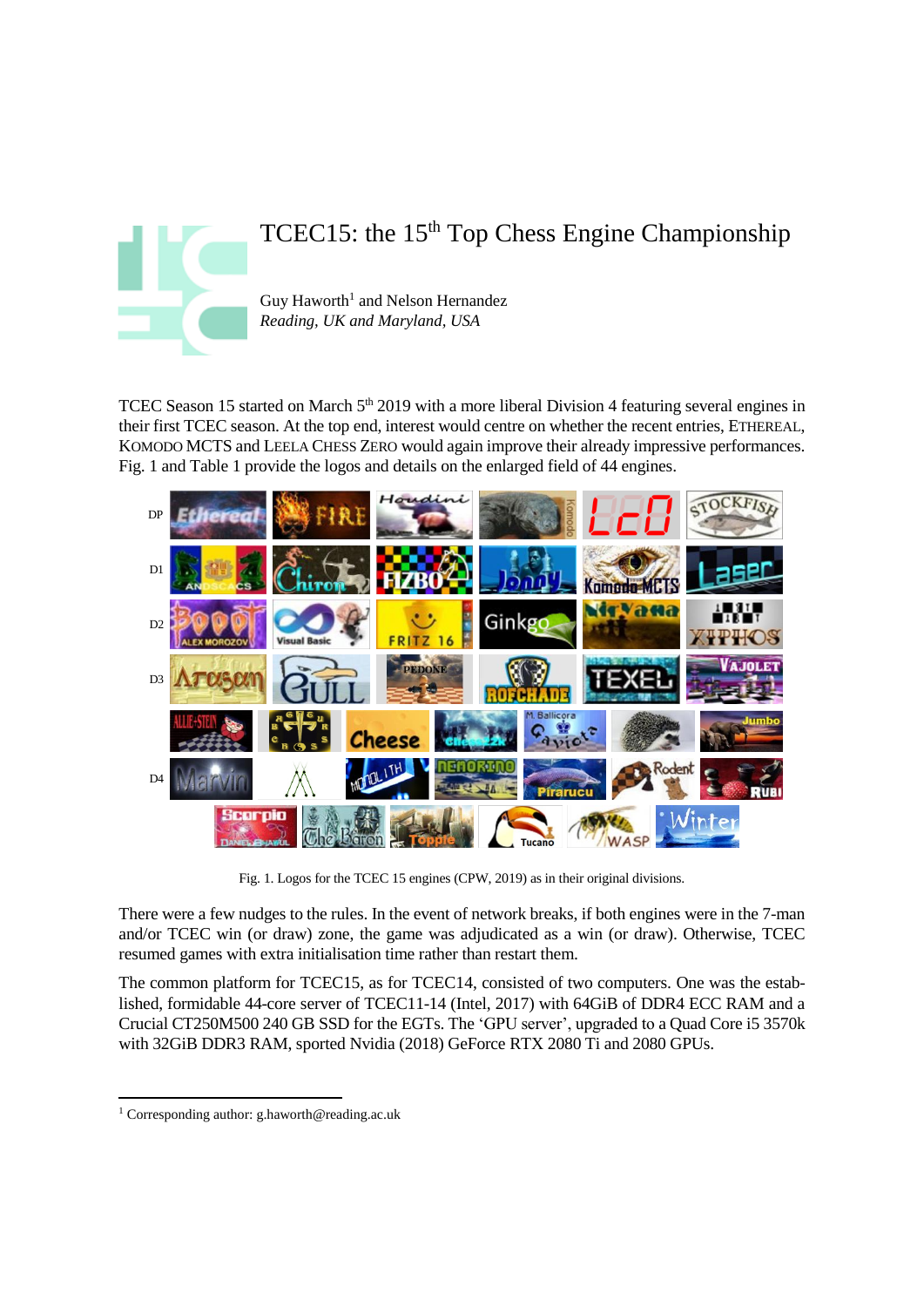|    |                |                      |                    |      |                |          |        |                          |                                | Table 1. The TCEC15 engines (CPW, 2019), details, authors and progress. |                          |                 |
|----|----------------|----------------------|--------------------|------|----------------|----------|--------|--------------------------|--------------------------------|-------------------------------------------------------------------------|--------------------------|-----------------|
|    |                | Engine               | Initial            |      |                |          | proto- | Hash                     |                                |                                                                         | Countr                   | Final           |
| #  | ab             | Name                 | Version            | ELO  | Div.           | thr.     | col    | Kb                       | <b>EGTs</b>                    | <b>Authors</b>                                                          | y Codes                  | Div.            |
| 01 | AS             | AllieStein           | $v0.1 - n4$        | 2557 | 4b             | 3        | uci    | 7,168                    | $\qquad \qquad -$              | Adam Treat and Mark Jordan                                              | <b>US</b>                | 22 22P          |
| 02 | An             | Andscacs             | 0.95123            | 3469 | $\mathbf{1}$   | 43       | uci    | 8,192                    | $\qquad \qquad \longleftarrow$ | Daniel José Oueraltó                                                    | AD                       | $\rightarrow$ 1 |
| 03 | Ar             | Arasan               | TCEC15             | 3290 | 3              | 43       | uci    | 16,384                   | Syz.                           | Jon Dart                                                                | <b>US</b>                | $\rightarrow$ 3 |
| 04 | Ba             | Bagatur              | 1.5f               | 2496 | 4 <sub>b</sub> | 43       | uci    | $\overline{\cdot}$       | $\overline{\phantom{0}}$       | Krasimir Topchiyski                                                     | <b>BG</b>                | $\searrow$ 5    |
| 05 | <b>Bo</b>      | Booot                | 6.3.1              | 3407 | $\overline{2}$ | 32       | uci    | 16,384                   | $\overline{\phantom{0}}$       | Alex Morozov                                                            | <b>UA</b>                | $\rightarrow 2$ |
| 06 | Ch             | Cheese               | 2.0                | 2740 | 4a             | 8        | uci    | 16,384                   | $\qquad \qquad$                | Patrice Duhamel                                                         | <b>FR</b>                | $\rightarrow$ 4 |
| 07 | Cb             | Chessbrain VB        | 3.72               | 3342 | $\overline{2}$ | 43       | xboard | 1,200                    | $\overline{\phantom{0}}$       | Roger Zuehlsdorf                                                        | DE                       | $\rightarrow$ 2 |
| 08 | c22            | chess22k             | 1.12               | 2970 | 4 <sub>b</sub> | 43       | uci    | 16,384                   | $\equiv$                       | Sander Maassen vd Brink                                                 | NL                       | $\rightarrow$ 4 |
| 09 | Ch             | Chiron               | 230119             | 3411 | $\mathbf{1}$   | 43       | uci    | 16,384                   | Syz.                           | Ubaldo Andrea Farina                                                    | IT                       | $\searrow$ 2    |
| 10 | Et             | Ethereal             | 11.38              | 3483 | $\mathbf{P}$   | 43       | uci    | 16,384                   | Syz.                           | Andrew Grant                                                            | <b>US</b>                | $\searrow$ 1    |
| 11 | Fi             | Fire                 | 11819              | 3488 | $\mathbf{P}$   | 43       | uci    | 16,384                   | Syz.                           | Norman Schmidt                                                          | US                       | $\searrow$ 1    |
| 12 | Fz             | Fizbo                | $\overline{c}$     | 3419 | $\mathbf{1}$   | 43       | uci    | 16,384                   | Syz.                           | Youri Matiounine                                                        | <b>US</b>                | $\rightarrow$ 1 |
| 13 | Fr             | Fritz                | 16.10              | 3319 | $\overline{2}$ | 43       | uci    | 16,384                   | Nal?                           | Vasik Rajlich                                                           | CZ/US                    | $\searrow$ 3    |
| 14 | Ga             | Gaviota              | 1.01               | 2653 | 4 <sub>b</sub> | 43       | uci    | 16,384                   | Gav.                           | FM Miguel Ballicora                                                     | ES                       | $\rightarrow$ 4 |
| 15 | Gi             | Ginkgo               | 2.18               | 3440 | $\overline{2}$ | 43       | uci    | 16,384                   | Syz.                           | Frank Schneider                                                         | DE.                      | $\rightarrow$ 2 |
| 16 | Gu             | Gull                 | 3                  | 3300 | 3              | 43       | uci    | 16,384                   | $\qquad \qquad \longleftarrow$ | Vadim Demichev                                                          | <b>RU</b>                | $\rightarrow$ 3 |
| 17 | Ho             | Houdini              | 6.03               | 3571 | P              | 43       | uci    | 16,384                   | Syz.                           | Robert Houdart                                                          | BE                       | $\rightarrow P$ |
| 18 | Ig             | Igel                 | 1.2                | 2412 | 4a             | 43       | uci    | 16,384                   |                                | Volodymyr Shcherbyna                                                    | <b>UA</b>                | $\searrow$ 5    |
| 19 | Jo             | Jonny                | 8.1                | 3400 | $\mathbf{1}$   | 43       | uci    | 16,384                   | Syz.                           | Johannes Zwanzger                                                       | DE                       | $\searrow$ 2    |
| 20 | Ju             | Jumbo                | 0.6.99.2           | 2738 | 4 <sub>b</sub> | 43       | xboard | 16,384                   | Gav.                           | Sven Schüle                                                             | DE                       | $\searrow$ 5    |
| 21 | K <sub>0</sub> | Komodo               | 2306.00            | 3486 | $\mathbf{P}$   | 43       | uci    | 16,384                   | Syz.                           | Don Dailey, Larry Kaufman,                                              | <b>US</b>                | $\rightarrow P$ |
| 22 |                | Km Komodo MCTS       | 2301.00            | 3487 | $\mathbf{1}$   | 43       | uci    | 16,384                   | Syz.                           | Mark Lefler                                                             | <b>US</b>                | $\lambda P$     |
| 23 | La             | Laser                | 230319             | 3444 | $\mathbf{1}$   | 43       | uci    | 16,384                   | Syz.                           | Jeffrey An, Michael An                                                  | US                       | $\rightarrow$ 1 |
| 24 | $L_{\rm c}$    | LCZero               | $v0.21.1 - n41800$ | 3603 | P              | 3        | uci    | $\overline{\phantom{a}}$ | Syz.                           | UCT/NN AI Community                                                     | $\overline{\phantom{0}}$ | $\rightarrow P$ |
| 25 | Ma             | Marvin               | 20190228           | 2678 | 4 <sub>b</sub> | 43       | uci    | 16384                    | Syz.                           | Martin Danielsson                                                       | <b>SE</b>                | $\rightarrow$ 4 |
| 26 | Mi             | Minic                | 0.42               | 2872 | 4a             | 40       | xboard | 16384                    |                                | Vivien Clauzon                                                          | <b>FR</b>                | $\rightarrow$ 4 |
| 27 | Mo             | Monolith             | $\mathbf{1}$       | 2617 | 4 <sub>b</sub> | 16       | uci    | 16384                    | Syz.                           | Jonas Mayr                                                              | AT                       | $\rightarrow$ 4 |
| 28 | Ne             | Nemorino             | 5.08               | 3247 | 4a             | 43       | uci    | 16,384                   | Syz.                           | Christian Günther                                                       | <b>US</b>                | $7\sqrt{4}$     |
| 29 | Ni             | Nirvana              | 2.4                | 3343 | $\overline{2}$ | 32       | uci    | 16,384                   | $\qquad \qquad -$              | <b>Thomas Kolarik</b>                                                   | <b>US</b>                | $\searrow$ 3    |
| 30 | Pe             | Pedone               | 1.9                | 3285 | 3              | 43       | uci    | 16,384                   | Syz.                           | Fabio Gobbato                                                           | <b>IT</b>                | $\searrow$ 4    |
| 31 | pi             | pirarucu             | 2.9.5              | 3124 | 4 <sub>b</sub> | 43       | uci    | 4,096                    | $\qquad \qquad -$              | Raoni Campos                                                            | <b>BR</b>                | $\rightarrow$ 4 |
| 32 | Ro             | Rodent III           | 0.276              | 2958 | 4a             | 16       | uci    | 4,096                    |                                | Pawel Koziol                                                            | PL                       | $\rightarrow$ 4 |
| 33 | rf             | rofchade             | 2.016T             | 3290 | 3              | 43       | uci    | 16,384                   | Syz.                           | Ronald Friederich                                                       | NL                       | 72              |
| 34 | Ru             | <b>RubiChess</b>     | 1.3.1              | 3200 | 4a             | 43       | uci    | 16,384                   | Syz.                           | Andreas Matthies                                                        | DE                       | $\rightarrow$ 4 |
| 35 | Sn             | ScorpioNN            | 2.9.0              | 2325 | 4 <sub>b</sub> | $\equiv$ | xboard |                          | $\equiv$                       | Daniel Shawl                                                            | ET                       | $\rightarrow$ 4 |
| 36 | <b>St</b>      | Stockfish            | 19040612           | 3603 | P              | 43       | uci    | 16,384                   | Syz.                           | Tord Romstad, Marco Costalba,                                           | NO/IT/                   | $\rightarrow P$ |
| 37 | Te             | Texel                | 1.08a13            | 3210 | 3              | 43       | uci    | 16,384                   | Syz.                           | Peter Österlund                                                         | <b>SE</b>                | $\rightarrow$ 3 |
| 38 | Tb             | The Baron            | 3.44.1             | 2987 | 4a             | 42       | uci    | 16,384                   | Syz.                           | Richard Pijl                                                            | NL                       | $\rightarrow$ 4 |
| 39 | To             | Topple               | 0.4.0              | 2615 | 4a             | 43       | uci    | 16,384                   | Syz.                           | Vincent Tang                                                            | UK                       | $\searrow$ 5    |
| 40 | Tu             | Tucano               | 7.07               | 2996 | 4a             | 43       | xboard | 16,384                   | $\frac{1}{2}$                  | Alcides Schulz                                                          | <b>BR</b>                | $\rightarrow$ 4 |
| 41 | Va             | Vajolet <sub>2</sub> | 2.6.1              | 3240 | 3              | 43       | uci    | 16,384                   | Syz.                           | Marco Belli                                                             | IT                       | $\rightarrow$ 3 |
| 42 | Wa             | Wasp                 | 3.59               | 3101 | 4 <sub>b</sub> | 43       | uci    | 8,192                    | Syz.                           | John Stanback                                                           | <b>US</b>                | $\rightarrow$ 4 |
| 43 | Wi             | Winter               | 0.5                | 2868 | 4a             | 43       | uci    | 16,384                   |                                | FM Jonathan Rosenthal                                                   | <b>CH</b>                | $\rightarrow$ 4 |
| 44 | Xi             | Xiphos               | 0.5.2              | 3449 | $\overline{2}$ | 43       | uci    | 16384                    | Syz.                           | Milos Tatarevic                                                         | <b>RS</b>                | 71              |

Initial interest centred on a third non-Shannon engine, this time the hybrid ALLIESTEIN, a cross between Adam Treat's ALLIE and Mark Jordan's LEELENSTEIN (Chessdom, 2019) and a pupil of supervised rather than 'tabula rasa' learning. Would this combine the best of 'Shannon AB' and neural-network approaches in a case of '1+1=3' or would it be a fall between two stools? There were several reasons for believing that ALLIESTEIN would not tarry in Division 4 for too long.

HANNIBAL was recuperating after its crashes in TCEC14 but new to TCEC were some other 'AB conventional' engines – CHEESE, BAGATUR, IGEL, JUMBO, MARVIN, MINIC, MONOLITH, RUBICHESS and TOPPLE – a generous addition to the line-up. Given the wide range of estimated ELOs, there was likely to be a higher degree of carnage in Division 4 and so it proved. The division was in fact split into two halves with a play-off for the promotion places between the top two in each half.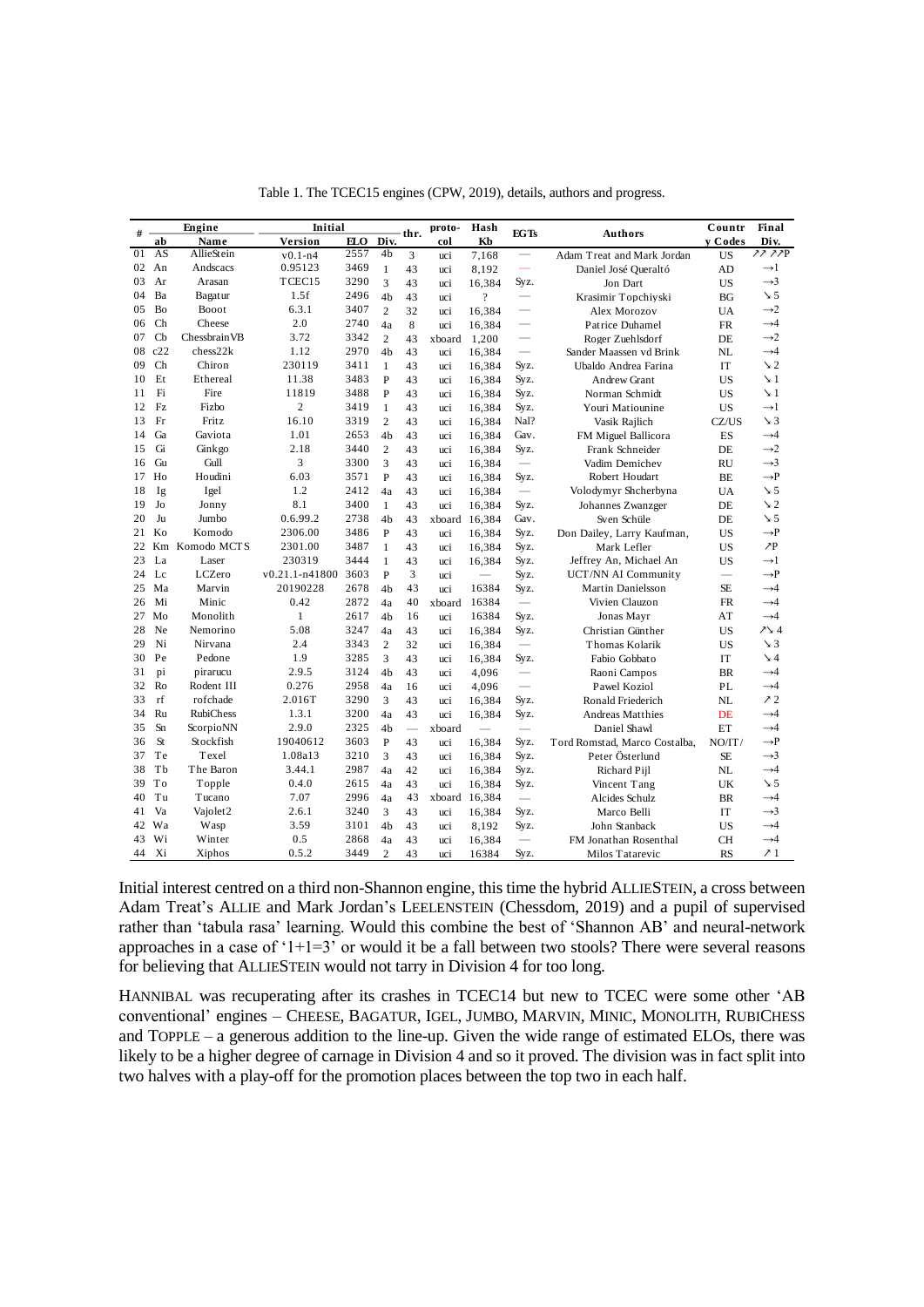#### **1 Division 4a/b: each half of 1 DRR, 2 RRs, 18 rounds, 90 games @ 30+5/m**

As for TCEC12-14, each engine played both White and Black from four-ply openings defined by the second author here. The results are as in Tables 2-3:  $P\%$  is the %-score and  $ELO<sub>+</sub>$ <sup>'</sup> the change to the engine's nominal ELO based on its performance. Generic stats are in Tables 11 and 12. In part 4a, CHEESE's win 'against the otherwise unchallenged NEMORINO in game 11.2/52 was a clear outlier. RUBICHESS took second by virtue of its 2-0 result against WINTER.

In Act 2 game 12.5/60, SCORPIONN had a 7-man win (*dtm* = 22m) on move 80 but took 108 moves to get a 6-man EGT result. WASP disconnected against ALLIESTEIN in game 15.4/74, effectively a 1.5 point swing for second place as 'crashes' are the first tie-breaker. Unusually, games 29 and 87 ended in mate, and SCORPIO exhibited its 'resigns' move in games 5, 28 and 78.

The network crashed in g32, ALLIESTEIN–CHESS22K, on move 49w with CHESS22K's evaluation at +5.3, a clear case for a continuation rather than a restart, surely the default response. ALLIESTEIN worked through to a 6-man RB-BP 'mate in 18' win with some difficulty. It would have been interesting to see it actually achieve this as neither engine was using the 6-man endgame tables (de Man, 2018).

|   | Table 2. The TCEC15 Division 4a cross-table: one DRR phase, 18 rounds, 90 games. |                |            |       |                 |        |                 |                |                |                |         |                 |         |                |      |       |
|---|----------------------------------------------------------------------------------|----------------|------------|-------|-----------------|--------|-----------------|----------------|----------------|----------------|---------|-----------------|---------|----------------|------|-------|
| # | Engine                                                                           | EIО            | <b>Pts</b> |       | $P\%$ Elo $\pm$ | SB.    | <b>Ne</b>       | Ru             | Wi             | Ro             | Тb      | Tu              | Ch      | Mi             | Tо   | Ig.   |
|   | 01 Nemorino 5.08                                                                 | 3242 15.0      |            | 83.3  | -9              | 120.00 |                 | 11             | $1\equiv$      | $1\equiv$      | 11      | $=1$            | $= 0$   | 11             | 11   | 11    |
|   | 02 RubiChess 1.3.1                                                               | 3039 12.5 69.4 |            |       | $\Omega$        | 90.25  | 0 <sup>0</sup>  |                | 11             | $==$           | $= 0$   | $1\equiv$       | 11      | 11             | 11   | $1 =$ |
|   | $03$ Winter $0.5$                                                                | 2911 12.5 69.4 |            |       | 25              | 92.75  | $0=$            | 00             |                | 10             | 11      | $=1$            | $=1$    | 11             | 11   | 11    |
|   | 04 Rodent III 0.276                                                              | 2980 11.0      |            | -61-1 | $-3$            | 82.50  | $0=$            | $=$ $=$        | $\Omega$       |                | $=1$    | 01              | 10      | $=1$           | $=1$ | 11    |
|   | 05 The Baron 3.44.1                                                              | 2943 10.5 58.3 |            |       | $-1$            | 71.25  | 00 <sup>1</sup> | $=1$           | 0 <sup>0</sup> | $= 0$          |         | $1 =$           | $l =$   | 11             | 11   | $=1$  |
|   | 06 Tucano 7.07                                                                   | 2966           | 9.5        | 52.8  | $-1.5$          | 64.75  | $= 0$           | $0=$           | $= 0$          | 10             | $0=$    |                 | $=1$    | 10             | 11   | 11    |
|   | $07$ Cheese $2.0$                                                                | 2827           | 8.0        | 44.4  | $-1$            | 62.75  | $=1$            | 0 <sup>0</sup> | $= 0$          | 01             | $0=$    | $= 0$           |         | 0 <sub>1</sub> | 10   | 11    |
|   | 08 Minic 0.42                                                                    | 2677           | 5.0        | 27.8  | $\Omega$        | 30.25  | 0 <sup>0</sup>  | 0 <sup>0</sup> | 0 <sup>0</sup> | $= 0$          | $^{00}$ | 01              | 10      |                | 10   | $1 =$ |
|   | 09 Topple $0.4.0$                                                                | 2589           | 3.5        | 19.4  | $\Omega$        | 21.00  | 0 <sup>0</sup>  | 0 <sup>0</sup> | 0 <sup>0</sup> | $= 0$          | $^{00}$ | 00 <sup>2</sup> | 01      | 01             |      | 10    |
|   | 10 Igel 1.2                                                                      | 2521           | 2.5        | 13.9  |                 | 17.50  | 0 <sup>0</sup>  | $0=$           | 00             | 0 <sup>0</sup> | $= 0$   | $^{00}$         | $^{00}$ | $0=$           | 01   |       |

Table 2. The TCEC15 Division 4a cross-table: one DRR phase, 18 rounds, 90 games.

Table 3. The TCEC15 Division 4b cross-table: one DRR phase, 18 rounds, 90 games.

|               | Table 3. The TCEC15 Division 4b cross-table: one DRR phase, 18 rounds, 90 games. |                |            |      |                 |        |                 |                |                 |                |                |                |                |                |           |       |
|---------------|----------------------------------------------------------------------------------|----------------|------------|------|-----------------|--------|-----------------|----------------|-----------------|----------------|----------------|----------------|----------------|----------------|-----------|-------|
|               | $#$ Engine                                                                       | EΙΩ            | <b>Pts</b> |      | $P\%$ Elo $\pm$ | SВ     | DÌ              | AS             | Wa              | Ma             | c22            | Sn             | Mo             | Ga             | Ju        | Ba    |
|               | 01 pirarucu $2.9.5$                                                              | 3116 14.0      |            | 77.8 | -8              | 106.25 |                 | $= 0$          | 10              | 11             | 11             | 10             | 11             | $1 =$          |           | 11    |
|               | 02 AllieStein v0.1-n                                                             | 3200 13.5 75.0 |            |      | $-216$          | 108.50 | $=1$            |                | $\Omega$        | 0 <sub>1</sub> | $1\equiv$      | 11             | $=1$           | $=1$           | $1\equiv$ | 11    |
|               | 03 Wasp 3.59                                                                     | 3122 13.0 72.2 |            |      | $-23$           | 97.00  | 01              | 10             |                 | $- -$          | --             | $=1$           | 11             | $=1$           | 11        | 11    |
|               | 04 Marvin 20190228                                                               | 3000 11.0 61.1 |            |      | -96             | 79.75  | 0 <sup>0</sup>  | 10             | $==$            |                | $=$            | $=1$           | $=1$           | $1\equiv$      | $=1$      | 11    |
| $0.5^{\circ}$ | chess $22k$ 1.12                                                                 | 2981 10.5 58.3 |            |      | $-7$            | 69.75  | 00 <sup>1</sup> | $0=$           | $=$ $=$         | $=$ $=$        |                | --<br>--       | $_{01}$        | 11             | 11        | 11    |
|               | 06 ScorpioNN 2.9.0                                                               | 2276           | 9.0        | 50.0 | $+360$          | 62.25  | 0 <sub>1</sub>  | 0 <sup>0</sup> | $= 0$           | $= 0$          | $==$           |                | $=1$           | $=$            | $=1$      | 11    |
| 07            | Monolith 1                                                                       | 2800           | 8.0        | 44.4 | $-53$           | 48.00  | 00 <sup>1</sup> | $= 0$          | $00\,$          | $= 0$          | 10             | $= 0$          |                | 11             | $1 =$     | 11    |
|               | 08 Gaviota 1.01                                                                  | 2745           | 70         | 38.9 | $-54$           | 42.75  | $0=$            | $= 0$          | $= 0$           | $0=$           | 0 <sup>0</sup> | $==$           | 0 <sup>0</sup> |                | 11        | 11    |
| 09.           | Jumbo 0.6.99.2                                                                   | 2600           | 2.5        | 13.9 | $-215$          | 21.50  | 00 <sup>1</sup> | $0=$           | 00 <sup>1</sup> | $= 0$          | $^{00}$        | $= 0$          | $0=$           | 0 <sup>0</sup> |           | $= 0$ |
|               | 10 Bagatur 1.5f                                                                  | 3000           | 1.5        | 08.3 | $-711$          | 3.75   | 0 <sup>0</sup>  | 0 <sup>0</sup> | 00              | 0 <sup>0</sup> | 0 <sup>0</sup> | 0 <sup>0</sup> | 0 <sup>0</sup> | 0 <sup>0</sup> | $=1$      |       |

The Division 4 play-off was marred and skewed by two PIRARUCU technical concessions. Throttled back by fiat from 43 threads to 16, this engine then underperformed and missed a likely second-place promotion. This should not obscure the fact that ALLIESTEIN showed new form to win, remarkably beating NEMORINO 4-0 and RUBICHESS 2½-1½. The only blot on ALLIESTEIN's escutcheon was its loss as Black to RUBICHESS in game 9.1/17: the power of two queens is not to be underestimated.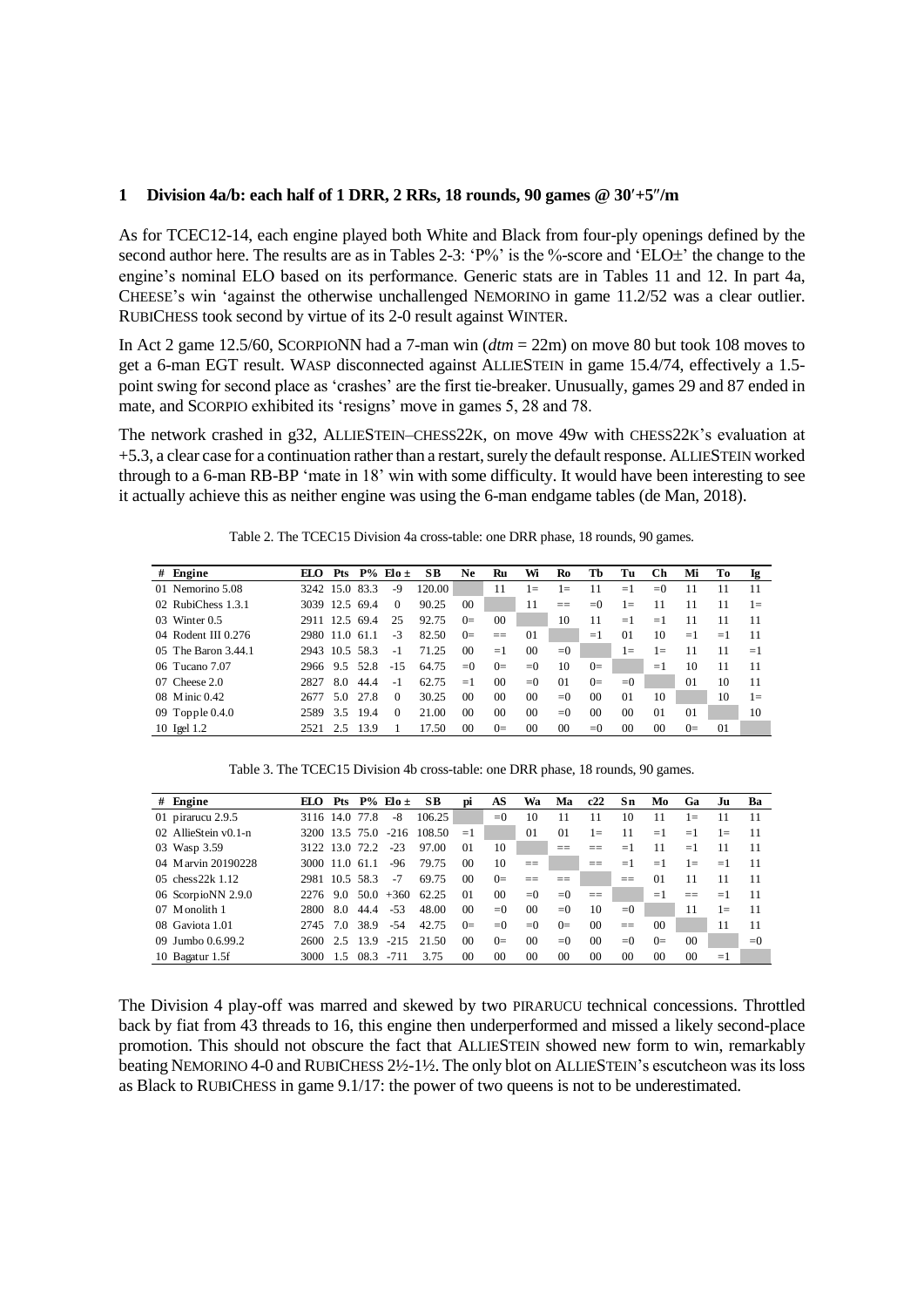| Table 4. The TCEC15 Division 4 play-off cross-table: two DRR phases, 12 rounds, 24 games. |          |  |                            |                                        |      |     |                         |         |
|-------------------------------------------------------------------------------------------|----------|--|----------------------------|----------------------------------------|------|-----|-------------------------|---------|
| $#$ Engine                                                                                |          |  | ELO Pts $P\%$ Elo $\pm$ SB |                                        | AS   | Ne. | Dİ                      | Ru      |
| 1 AllieStein v0.1-n                                                                       |          |  |                            | $3054$ 9.5 79.2 +179 47.50             |      |     | $1111$ $1=1$ $=$ $1=01$ |         |
| 2 Nemorino 5.08                                                                           |          |  |                            | 3244 6.0 50.0 -12 25.50                | 0000 |     | $=11 = 1=1=$            |         |
| 3 pirarucu $2.9.5$                                                                        | 3111 4.5 |  |                            | $38 +7 25.50 0=0=100=$                 |      |     |                         | $1 == $ |
| 4 RubiChess 1.3.1                                                                         |          |  |                            | $3045$ 4.0 33 +13 27.00 0=10 0=0= 0=== |      |     |                         |         |

### **2 Division 3: 2 DRR phases, 14 rounds, 112 games @ 30+5/m, 4-ply openings**

With LEELA and KOMODOMCTS now in the higher divisions, competition for promotion was bound to be more open and keenly contested. Indeed, each engine lost at least two and won at least three games. There were plenty of wins below the diagonal of the eventual x-table, notably by PEDONE and VAJOLET at the expense of ROFCHADE, games 8/2.2 and 30/8.2.

Game 45, ALLIESTEIN-ARASAN, broke the TCEC shortest-win record in g45/12.1 with a mate in 20 moves,<sup>2, 3</sup> too sudden and savage for the TCEC referee to intervene. This was not the first evidence that there are still some bugs to be fixed. ALLIESTEIN was weak on moves 4 and 7 and blundered on 15 and 18 – the m4/m7 mistakes apparently connected to it failing to recognise castling options.

Despite this, ALLIESTEIN stayed in the promotion fight and its chances were conclusively enhanced with the 0-1 result of g100/50.2, ARASAN–ROFCHADE in which ARASAN got tangled up. The final results contained some surprises. No tiebreak rules were needed and ROFCHADE deservedly took first place after being unbeaten by the top half of the table including a unique 4-0 result against TEXEL. In contrast, ALLIESTEIN in second lost its matches against ARASAN and TEXEL but was unbeaten by the bottom four engines. The hope was that its known weaknesses had been sorted out. As the underperforming GULL was the reference engine at 3300 in the TCEC ELO scale, all other engines increased their TCEC ELO,<sup>4</sup> even NEMORINO which returned to Division 4. Wool (2019) picked out the round 19 game ARASAN–ALLIESTEIN which ARASAN would have ended with position-repetition but which in fact ended in a 6-man EGT-adjudicated draw.

| Table 5. The TCEC15 Division 3 cross-table: two DRR phases, 28 rounds, 112 games. |  |                            |                                                                                                                                      |    |     |    |      |    |    |    |     |
|-----------------------------------------------------------------------------------|--|----------------------------|--------------------------------------------------------------------------------------------------------------------------------------|----|-----|----|------|----|----|----|-----|
|                                                                                   |  |                            |                                                                                                                                      |    |     |    |      |    |    |    |     |
| $#$ Engine                                                                        |  | ELO Pts $P\%$ Elo $\pm$ SB |                                                                                                                                      | ro | AS. | Ar | Te . | Va | Gu | Pe | Ne. |
| 1 rofChade 2.016T                                                                 |  |                            |                                                                                                                                      |    |     |    |      |    |    |    |     |
| 2 AllieStein v0.2-n4                                                              |  |                            | 3233 16.5 58.9 +95 219.25 ==== $\qquad$ =0== =001 =11= 1=== =111 1===                                                                |    |     |    |      |    |    |    |     |
| 3 Arasan TCEC15                                                                   |  |                            | $3302 \quad 15.5 \quad 55.4 \quad +32 \quad 209.75 \quad ==0 \quad =1 == \quad \qquad 0=10 \quad 1=01 \quad ==1 \quad ==1 \quad ==1$ |    |     |    |      |    |    |    |     |
| 4 Texel 1.08a13                                                                   |  |                            | 3210 13.5 48.2 +55 182.00 0000 = 110 1= 01 = $\vert$ = $\vert$ = = = = $\vert$ = 101 10=1                                            |    |     |    |      |    |    |    |     |
| 5 Vajolet 2 2.6.2                                                                 |  |                            | 3240 13.0 46.4 +35 184.00 =1== =00= 0=10 =1== $\blacksquare$ ==== 1=0= =001                                                          |    |     |    |      |    |    |    |     |
| $6$ Gull $3$                                                                      |  |                            | 3300 12.5 44.6 0 171.00 ==00 0=== ===0 ==10 ==== $\equiv$ ==1= 10==                                                                  |    |     |    |      |    |    |    |     |
| 7 Pedone 1.9                                                                      |  |                            | $3285$ 12.0 42.9 +3 165.50 1==0 =000 ==0= =010 0=1= ==0= ==11                                                                        |    |     |    |      |    |    |    |     |
| 8 Nemorino 5.08                                                                   |  |                            | $3232$ 11.0 39.3 +31 155.75 =00= 0=== ===0 01=0 =110 01== ==00                                                                       |    |     |    |      |    |    |    |     |

Table 5. The TCEC15 Division 3 cross-table: two DRR phases, 28 rounds, 112 games.

<sup>2</sup> The shortest TCEC-draw was TEXEL-GULL in Season 10, Stage 1. After the mandated **1. b4 d5 2. Bb2 Qd6**, play went **3. a3 a5 4. Nf3 axb4 5. Be5 Qb6 6. Bd4 Qd6 7. Be5 Qb6 8. Bd4 Qd6 9. Be5** {3x} ½-½.

 $\overline{a}$ 

<sup>3</sup> g45/12.1, AS-Ar: **1. e4 e5 2. Nf3 Nc6** {as mandated} **3. Nc3 Nf6 4. d4 exd4 5. Nxd4 Bb4 6. Nxc6 bxc6 7. Qd4?** (7. Bd3) **Qe7 8. f3 Bc5 9. Qd3 O-O 10. Bg5 Rb8 11. O-O-O d5 12. exd5 h6 13. Bh4 Ba6 14. Bxf6 Be3+ 15. Kb1??** (15. Rd2) **Rxb2+ 16. Ka1 gxf6 17. Qxa6 Rfb8 18. Bd3??** (18. Qa5) **Qb4 19. Ne2 Rxa2+ 20. Kxa2 Qb2#** 0-1.

<sup>4</sup> GULL's role is similar to that of the 'IPK' International Prototype Kilogram which defined the mass of one kilogram. If it hypothetically lost a gram, everything else would increase in mass by 0.1% even though unchanged. This parallel ceased to be valid on 20th May 2019 when the new definition of the Kilogram became operative (BIPM, 2019).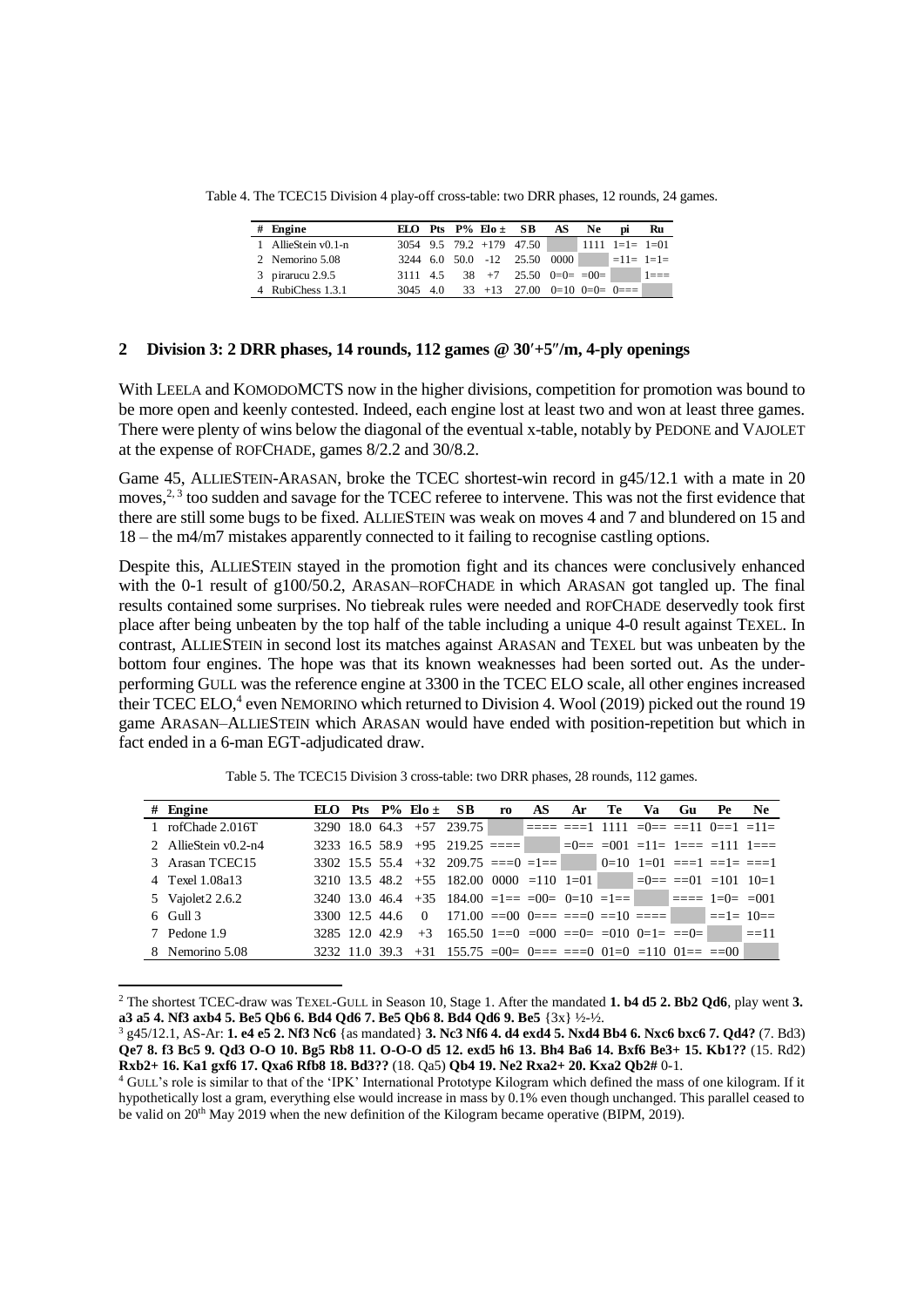### **3 Division 2: 2 DRR phases, 14 rounds, 112 games @ 30+5/m, 8-ply openings**

A burnished ALLIESTEIN checked in for Division 2 with endgame table support and without the castlingrelated bug that manifested itself in Division 3: ROFCHADE was also refreshed. A point of interest was whether the newly promoted engines would hang on to their new status.

After RR1, ALLIESTEIN headed the standings with XIPHOS on +3 despite losing the drawn g21/5.1 to ROFCHADE after **109. Ke5??** instead of Ke7. ROFCHADE itself was on -2 and in the drop zone. At the halfway point, the leaders were XIPHOS (+7), ALLIESTEIN (+5) and CHESSBRAINVB (+2), despite the fact that ALLIESTEIN lost to ROFCHADE again. Can an engine play so badly that it plays well?

In the third round robin, there were few upsets. CHESSBRAINVB lost to FRITZ and ceded third place to BOOOT  $(+2)$  which had previously had difficulty winning. ALLIESTEIN  $(+8)$  and XIPHOS  $(+11)$  took their promotion prospects past the 97.6% and 99.9% confidence-levels respectively. NIRVANA was similarly headed for Division 3. In RR4, ROFCHADE escaped the drop in the final cliffhanger at the expense of FRITZ. XIPHOS and ALLIESTEIN gained promotion easily as BOOOT fell away badly. Interestingly, ALLIESTEIN performed better than XIPHOS against the better engines. Would this trend continue in Division 1?

Table 6. The TCEC15 Division 2 cross-table: two DRR phases, 28 rounds, 112 games.

| Table 6. The TCEC15 Division 2 cross-table: two DRR phases, 28 rounds, 112 games. |                |     |      |     |                                                                                                                         |     |    |     |                |     |    |    |
|-----------------------------------------------------------------------------------|----------------|-----|------|-----|-------------------------------------------------------------------------------------------------------------------------|-----|----|-----|----------------|-----|----|----|
| $#$ Engine                                                                        |                |     |      |     | ELO Pts $P\%$ Elo $\pm$ SB Xi                                                                                           | AS. | Gi | Bo. | C <sub>b</sub> | ro. | Fr | Ni |
| 1 Xiphos $0.5.2$                                                                  |                |     |      |     | $3449$ 19.5 69.6 +21 240.25 $\vert$ =0=0 =1== ==10 1=11 111= =111 111=                                                  |     |    |     |                |     |    |    |
| 2 AllieStein v0.2-n4                                                              | 3329 19.0 67.9 |     |      |     | $+69$ 255.75 =1=1 11=1 1=== 1=1= 001= ==1= 1=1=                                                                         |     |    |     |                |     |    |    |
| 5 Ginkgo 2.18                                                                     |                |     |      |     | 3440 15.0 53.6 -20 181.75 = 0 = 00 = 0 = $\vert$ = = 01 = = = 1 = 1 = 0 = = 1 1111                                      |     |    |     |                |     |    |    |
| 3 Booot 6.3.1                                                                     |                |     |      |     | 3407 14.0 50.0 -16 187.50 ==01 0=== ==10 ==== ==== ===0 =1=0 1=1=                                                       |     |    |     |                |     |    |    |
| 4 ChessBrainVB 3.72                                                               |                |     |      |     | $3342$ 14.0 50.0 +13 172.50 0=00 0=0= ==== ==== $11 == 101$ 1=1=                                                        |     |    |     |                |     |    |    |
| 6 rofChade 2.018T                                                                 |                |     |      |     |                                                                                                                         |     |    |     |                |     |    |    |
| Fritz 16.10                                                                       | 3319 11.5 41.1 |     |      |     | $-1$ 155.25 $\equiv$ 000 $\equiv$ 0 $\equiv$ 1 $\equiv$ 0 $\equiv$ 0 $\equiv$ 1 $\equiv$ 010 $\equiv$ $\equiv$ $\equiv$ |     |    |     |                |     |    |    |
| 8 Nirvana 2.4                                                                     | 3343           | 7.0 | 25.0 | -57 | 97.75 000= 0=0= 0000 0=0= 0=0= ==0= =====                                                                               |     |    |     |                |     |    |    |

#### **4 Division 1: 2 DRR phases, 28 rounds, 112 games, tempo 60+5/m**

Second author 'Cato' provided 12-ply openings for this division. The news wasthat the KOMODOMCTS crash problem was solved and so expectations were that it would promote easily. After seven rounds, KOMODOMCTS led ALLIESTEIN and FIZBO, ALLIESTEIN second courtesy of a default by CHIRON in game 25 when the latter failed to play a single move and crashed after 2.5 minutes: hash-table initialisation may have been the problem. CHIRON has been on the cusp of Divisions 1 and P since it crashed three times in Season 12. KOMODOMCTS and FIZBO did not know that they were less likely to receive a similar gift but CHIRON was then cut back to 32 cores.

ALLIESTEIN (+4) reached half time strongly with 2.5/3 and a key win against FIZBO. KOMODOMCTS (+3) was second after being gifted a win by CHIRON in g46/12.2. With 12 moves to go to a 50-move draw, CHIRON lowered the drawbridge of its own fortress with **138. … f6??** and welcomed its enemy in with red carpet and heralds. As Karsten Müller confirmed, Ke8 was always available to guarantee the draw. LASER (+1) was gapped in third, sound, unbeaten but draw-centric. JONNY and CHIRON looked earmarked for Division 2 with just one win, literally between them.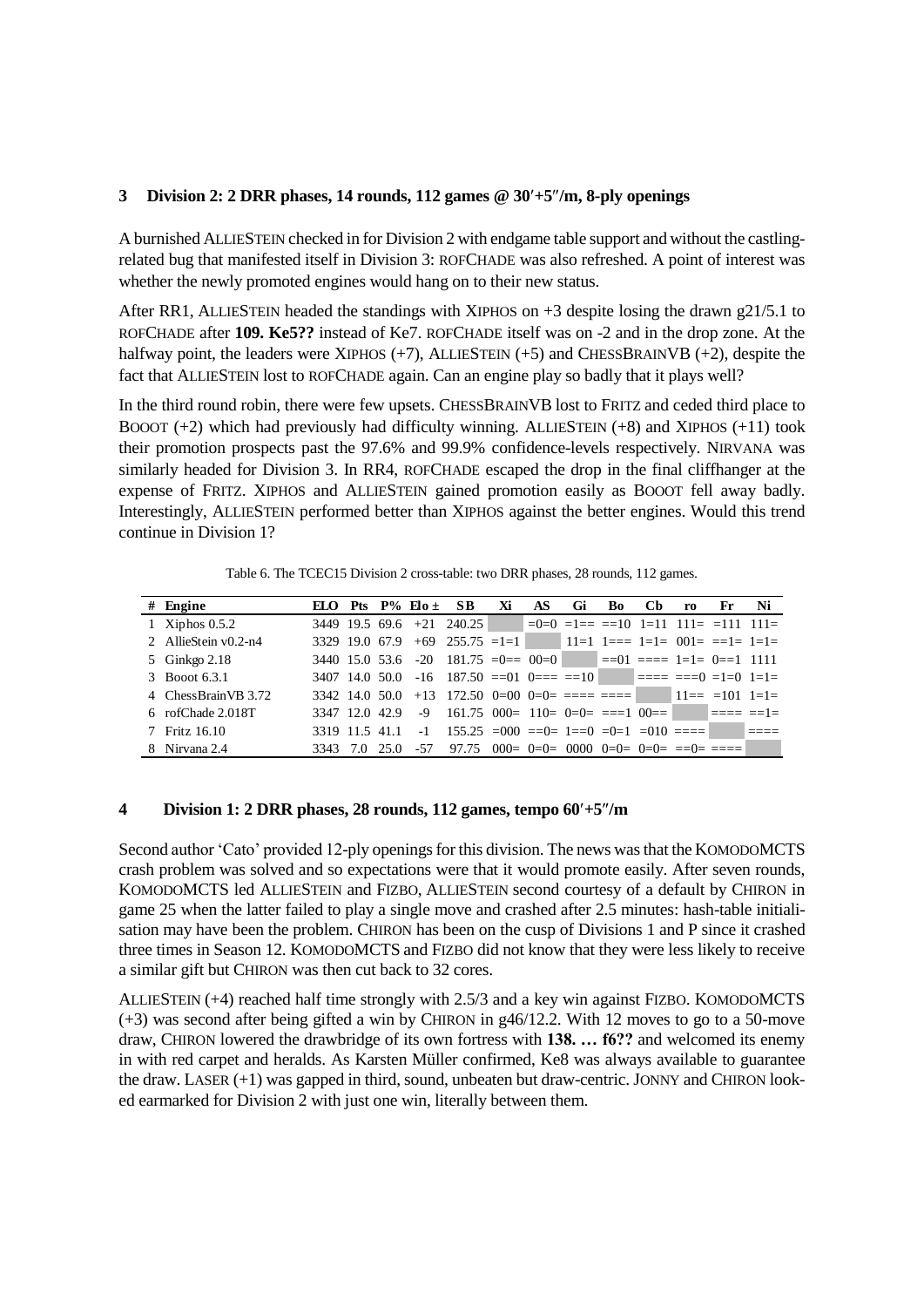Round Robin 3 ended with fireworks, nine of twelve games being decisive. ALLIESTEIN's first win of RR3, a key one in g77/20.1 against XIPHOS, was followed by a network crash against CHIRON at move 70 in g81/21.1. This was posted as a 'no fault' loss but continued later and was drawn as expected. Meanwhile, KOMODOMCTS had moved confidently back to first place with three straight wins, the last to previously undefeated LASER. XIPHOS and LASER contested third place but were effectively two points behind ALLIESTEIN because of tiebreaks.

The last quarter started badly for ALLIESTEIN: its first genuine loss in g85/22.1 against ANDSCACS (Wool, 2019), a sharp, tactical Q-RR fight, not its forte. However, its win against KOMODOMCTS in g93/24.1 more than revived its promotion chances, giving it tie-breaking advantage against the other contenders. ALLIESTEIN and XIPHOS met in g105/27.1 for almost all the marbles and drew. As the dust settled and the GPUs cooled, positions 1-5 were decided clearly on points despite the closeness of this division. FIZBO escaped relegation only by virtue of the third 'number of wins' tiebreaker at the expense of JONNY which had the better SB score: TCEC follow FIDE's tie-break priorities here. CHIRON, tailed off last at -10 and with one more albeit ultimately irrelevant crash to its name, now finds itself two divisions below its personal zenith. The two promotion spots went to KOMODOMCTS  $(+7)$  and newcomer ALLIESTEIN (+5) with fellow promotee XIPHOS (+3) a creditable third.

Table 7. The TCEC15 Division 1 cross-table: two DRR phases, 28 rounds, 112 games.

| Table 7. The TCEC15 Division 1 cross-table: two DRR phases, 28 rounds, 112 games. |                |     |      |                 |                                                                              |    |    |    |    |    |    |     |     |
|-----------------------------------------------------------------------------------|----------------|-----|------|-----------------|------------------------------------------------------------------------------|----|----|----|----|----|----|-----|-----|
| $#$ Engine                                                                        | ЕНО.           | Pts |      | $P\%$ Elo $\pm$ | -SB-                                                                         | Km | AS | Xi | Lа | An | Fz | .lo | Ch. |
| 1 KomodoMCTS 2301.00                                                              |                |     |      |                 | $3487$ 17.5 62.5 +25 229.75 = === 0 10== ==1= 11== ==11 ===1 =11=            |    |    |    |    |    |    |     |     |
| 2 AllieStein v0.3dev-n4                                                           |                |     |      |                 | 3400 16.5 58.9 +84 223.00 ===1 $\blacksquare$ 1=1= ==== ===0 =1== ==== 11==  |    |    |    |    |    |    |     |     |
| 3 Xiphos $0.5.2$                                                                  |                |     |      |                 | $3467$ 15.5 55.4 +3 204.75 01== 0=0= $\blacksquare$ ==== ==1= 101= ==1= ==11 |    |    |    |    |    |    |     |     |
| 4 Laser 230319                                                                    |                |     |      |                 | $3444$ 15.0 53.6 +14 199.00 ==0= ==== ==== $\vert$ ===0 ==1= =1= ==11        |    |    |    |    |    |    |     |     |
| 5 Andscacs 0.95123                                                                |                |     |      |                 | $3469$ 14.5 51.8 -19 194.50 00== ===1 ==0= ===1 01== ==10 11==               |    |    |    |    |    |    |     |     |
| 6 Fizho 2                                                                         |                |     |      |                 | 3419 12.0 42.9 -23 163.50 ==00 =0== $010=$ ==0= $10==$ $10==$ $1==0$ ==1=    |    |    |    |    |    |    |     |     |
| 7 Jonny 8.1                                                                       | 3400 12.0 42.9 |     |      |                 | $-6$ 171.50 ===0 ==== ==0= =0= ==01 0==1 =0==                                |    |    |    |    |    |    |     |     |
| 8 Chiron 230119                                                                   | 3411           | 9.0 | 32.1 |                 | $-76$ 127.00 $=00=$ $00==$ $=00$ $=$ $00=$ $00==$ $=$ $=0=$ $=$              |    |    |    |    |    |    |     |     |

# **5 Division P, three DRR phases, 42 rounds, 168 games, tempo 90+5/m**

The heavyweight Division P promised three weeks of the best computer chess to be found anywhere. It featured three non-Shannon (1950) MCTS engines: TCEC14 runner-up 'LC0' LEELA CHESS ZERO, returning KOMODOMCTS and serial promotee ALLIESTEIN. The majority of games, those between the tactical minimaxers and the strategic Monegasques, were bound to be a clash of two styles and particularly interesting. After three rounds, STOCKFISH, LC0 and HOUDINI shared the three wins: the stablemates KOMODO and KOMODOMCTS were also unbeaten. In g24/6.4, ALLIESTEIN posted the first win for Black, an apparent draw at m74 but a promising R-BPPP endgame at m80 closed out only after another 90 moves of suspenseful exploration. Round Robin 1 featured just five precious wins and left four engines on +1 with only ETHEREAL (-1) and FIRE (-2) in deficit. The three 'all-MCTS' games were each drawn in over 112 moves.

After RR2 which sported seven wins, STOCKFISH (+4) and LC0 (+3) opened up on KOMODOMCTS and HOUDINI (+1). KOMODO, a three-time TCEC Champion redefined 'solid' on 14 draws from 14, only good enough for  $6<sup>th</sup>$ : ETHEREAL (-3) and FIRE (-5) were the principal donors and looked like joint tenants of the basement. 'MCTS v Shannon' with 9 of the 12 decisive games stood at +6=21-3. LC0 beat ALLIESTEIN, g39/10.3. All the red ink was below the x-table diagonal.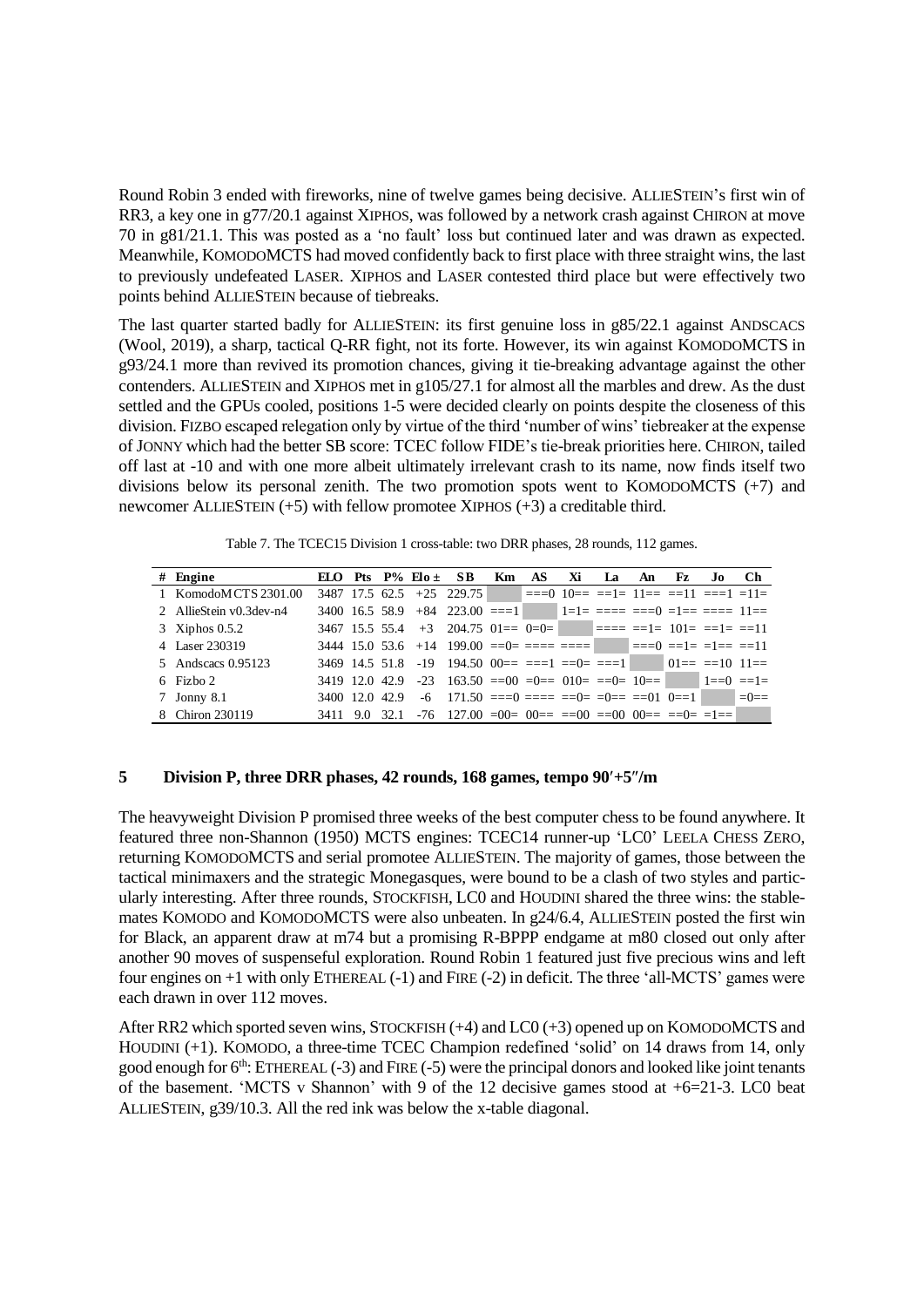In round robin 3, STOCKFISH scored wins over the previously unbeaten KOMODO and HOUDINI, and over ETHEREAL and FIRE – a complete take-out of the last four. All others were  $\pm 1$  except ETHEREAL which lost touch with -3. ALLIESTEIN dropped a win against KOMODOMCTS in g19.2 with **36. Re1?** instead of 36. Kh4! Both engines were against the clock in the drawn FIRE-ALLIESTEIN g80/20.4 until **189. … Kf5??** was preferred to the essential Kh6. This was the longest TCEC15 win to date and the first win by the underdog.

The fourth round robin resulted in a clear 2-4-2 formation: STOCKFISH and LEELA well out front, FIRE and ETHEREAL detached, and the remaining four on -1. We saw the shortest sequence of played moves in TCEC15: after the provided opening of g107/27.3, ETHEREAL demolished KOMODOMCTS in an amazing 24 moves. The latter never seemed to be on terms with the situation. The MCTS-Shannon match moved on to  $+9=45-6$  with three wins each in RR3-4.

With the Superfinal and demotions essentially if not formally decided, interest in the last third of Division P perhaps focused on the midfield contest. KOMODO rose while KOMODOMCTS fell, crashing against ALLIESTEIN and losing quickly again, this time to STOCKFISH. LEELA beat STOCKFISH to win their head-to-head: what did this say about the Superfinal to come?!

This is an appropriate moment to recommend Assaf Wool's (2019) coverage of the TCEC games. For this Premier Division, Wool touched on all decisive games and some draws. He particularly focused on game 6 (HOUDINI–ALLIESTEIN, 1-0), g37 (STOCKFISH–KOMODOMCTS, 1-0), another clash of styles, g57 (KOMODO–STOCKFISH, 0-1), g86 (LEELA-KOMODOMCTS, 1-0), g127 (KOMODO-ALLIESTEIN, 1-0) and g161 (LEELA–STOCKFISH, 1-0).

And so the stage is set for a repeat of the TCEC14 Superfinal. LEELA comes through unbeaten with a positive score against all except HOUDINI. This is a remarkable achievement in a heavyweight division: the average game length of some 80 moves and median of 70 moves indicates that games were on the whole closely contested.

| Table 8. The TCEC15 Premier Division cross-table: three DRR phases, 42 rounds, 168 games. |  |                         |                                                                                                                          |    |    |     |    |           |    |    |
|-------------------------------------------------------------------------------------------|--|-------------------------|--------------------------------------------------------------------------------------------------------------------------|----|----|-----|----|-----------|----|----|
| $#$ Engine                                                                                |  | ELO Pts $P\%$ Elo $\pm$ | St.                                                                                                                      | Le | Ko | AS. | Ho | <b>Km</b> | Et | Fi |
| 1 Stockfish 19040612                                                                      |  |                         |                                                                                                                          |    |    |     |    |           |    |    |
| 2 LCZero v0.21.1-n41800                                                                   |  |                         | $3603$ $25.5$ $60.7$ $-15$ $=\pm\pm\pm1$ $\qquad$ $=\pm\pm\pm1$ $=\pm\pm\pm1$ $=\pm\pm\pm\pm\pm\pm1$ $=\pm11$            |    |    |     |    |           |    |    |
| 3 Komodo 2306.00                                                                          |  |                         |                                                                                                                          |    |    |     |    |           |    |    |
| 4 AllieStein v0.3dev-n6.1                                                                 |  |                         | $3426$ 20.5 48.8 197 $=0$ $=0$ $=$ $=$ $-0$ $=$ $=$ $=$ $-0$ $=$ $-1$ $=$ $-1$ $=$ $=$ $-1$ $=$ $-1$ $-1$ $-10$ $=$ $-1$ |    |    |     |    |           |    |    |
| 5 Houdini 6.03                                                                            |  |                         | $3571$ $20.5$ $48.8$ $-108$ $==000=$ $====$ $====$ $1==0==$ $1==0==$ $===1==$ $==1==$                                    |    |    |     |    |           |    |    |
| 6 KomodoMCTS 2306.00                                                                      |  |                         | 3486 19.5 46.4 41 = $0 == 0 == -0 == == == == == == 0 == == 0 == == == =$                                                |    |    |     |    |           |    |    |
| 7 Ethereal 11.38                                                                          |  |                         | $3483$ 17.0 40.5 -33 0=0=== =00=== ===0== ==0=0= ===0== =0=1== =0=1== ==01=                                              |    |    |     |    |           |    |    |
| 8 Fire 011819                                                                             |  |                         | $3488$ 16.0 38.1 -75 =00==0 0===0= ====00 001=== =====0 0===== ===10=                                                    |    |    |     |    |           |    |    |

Table 8. The TCEC15 Premier Division cross-table: three DRR phases, 42 rounds, 168 games.

Table 9. The TCEC15 Premier Division figures: head-to-head and round-by-round scores.

|              | 1.110011017                                                                           |           |            |                  |                |                |                |                |                               |                |                |                |          |                |                |                               |                |                |                |
|--------------|---------------------------------------------------------------------------------------|-----------|------------|------------------|----------------|----------------|----------------|----------------|-------------------------------|----------------|----------------|----------------|----------|----------------|----------------|-------------------------------|----------------|----------------|----------------|
|              | Table 9. The TCEC15 Premier Division figures: head-to-head and round-by-round scores. |           |            |                  |                |                |                |                |                               |                |                |                |          |                |                |                               |                |                |                |
|              | $#$ Engine                                                                            | ELO       | <b>Pts</b> | SB               | St             | Lc             | K0             |                |                               | AS Ho Km Et    |                |                | Fi RR r1 |                | r2             | r3                            | r4             | r5             | r6             |
| $\mathbf{1}$ | Stockfish 19040612                                                                    |           |            | 3603 27.5 542.00 |                | $2\frac{1}{2}$ | 4              | $\overline{4}$ | $4\frac{1}{2}$                | 4              | 4              | $4\frac{1}{2}$ |          | 4              | 5              | $5\frac{1}{2}$                | 5              | 4              | 4              |
|              | 2 I.C.Zero v0.21.1-n41800                                                             |           |            | 3603 25.5 515.25 | $3\frac{1}{2}$ |                | $3\frac{1}{2}$ | $\overline{4}$ | 3                             | $3\frac{1}{2}$ | $\overline{4}$ | 4              |          | 4              | $4\frac{1}{2}$ | 4                             | $\overline{4}$ | $4\frac{1}{2}$ | $4\frac{1}{2}$ |
|              | 3 Komodo 2306.00                                                                      |           |            | 3561 21.5 434.00 | $\mathcal{L}$  | $2\frac{1}{2}$ |                | $3\frac{1}{2}$ | 3                             | 3              | $3\frac{1}{2}$ | 4              |          | $3\frac{1}{2}$ | $3\frac{1}{2}$ | $\mathcal{R}$                 | $3\frac{1}{2}$ | 4              | 4              |
|              | 4 AllieStein v0.3dev-n6.1                                                             |           |            | 3426 20.5 413.50 | 2              | 2              | $2\frac{1}{2}$ |                | 3                             | $3\frac{1}{2}$ | 4              | $3\frac{1}{2}$ |          | $3\frac{1}{2}$ | $\mathcal{R}$  | $3\frac{1}{2}$                | $3\frac{1}{2}$ | 4              |                |
|              | 5 Houdini 6.03                                                                        |           |            | 3571 20.5 417.75 | $1\frac{1}{2}$ | -3             | 3              | 3              |                               | 3              | $3\frac{1}{2}$ | $3\frac{1}{2}$ |          | 4              | $3\frac{1}{2}$ | $\mathcal{R}$                 | $\mathcal{R}$  | $\mathcal{R}$  | 4              |
|              | 6 KomodoMCTS 2306.00                                                                  | 3486 19.5 |            | 403.00           | 2              | $2\frac{1}{2}$ | $\mathcal{R}$  | $2\frac{1}{2}$ | $\mathcal{R}$                 |                | $\mathcal{R}$  | $3\frac{1}{2}$ |          | 4              | $3\frac{1}{2}$ | $3\frac{1}{2}$ $2\frac{1}{2}$ |                | $\mathcal{R}$  | 3              |
|              | Ethereal 11.38                                                                        |           |            | 3483 17.0 358.50 | $\mathcal{L}$  | $\mathcal{D}$  | $2\frac{1}{2}$ | $\mathcal{D}$  | $2\frac{1}{2}$                | $\mathcal{R}$  |                | 3              |          |                | $2\frac{1}{2}$ | $\mathcal{D}$                 | $2\frac{1}{2}$ | $3\frac{1}{2}$ | $3\frac{1}{2}$ |
|              | 8 Fire 011819                                                                         |           |            | 3488 16.0 337.50 | $1\frac{1}{2}$ | $\mathcal{L}$  | $\mathcal{L}$  |                | $2\frac{1}{2}$ $2\frac{1}{2}$ | $2\frac{1}{2}$ | 3              |                |          |                | $2\frac{1}{2}$ | $3\frac{1}{2}$                | 4              |                |                |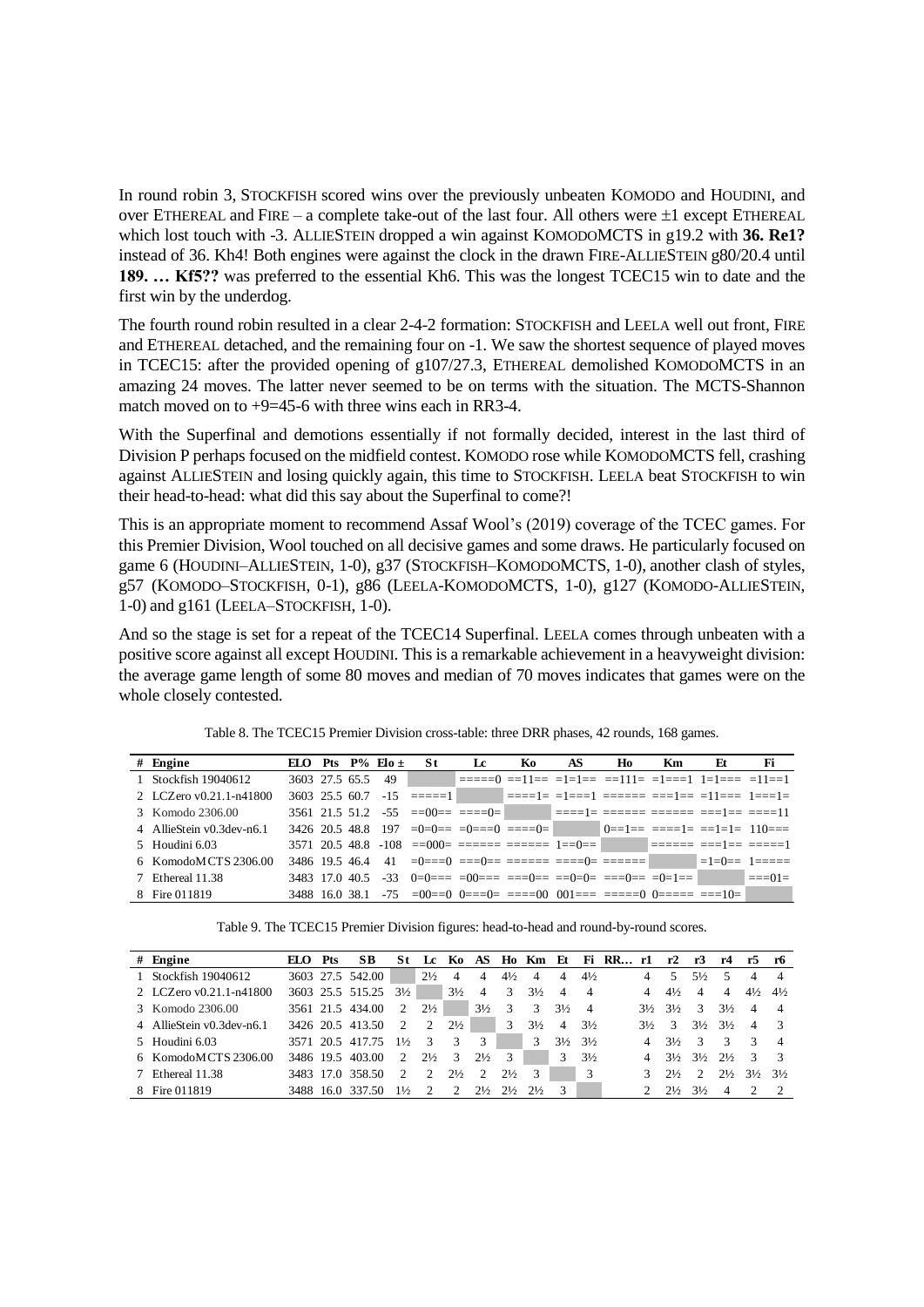#### **6 The TCEC15 Superfinal match: 100 games, tempo 120+10/m**

Again, after an intermission for the knockout TCEC Cup 3 (Haworth and Hernandez, 2019a), both STOCKFISH and LEELA CHESS ZERO came to the Superfinal in new versions. LEELA had won the last two TCEC Cup events, and a 'bonus, no opening book' match against STOCKFISH at the same Rapid tempo. Probably because of the very close TCEC14 result, a win by the smallest possible margin of one game, and the fact that LEELA was expected to have improved more than STOCKFISH, the six-times TCEC champion was no longer the favourite in the initial straw-poll.

Some evidence that LEELA was stronger in the endgame came to hand before the Superfinal started. The pause after TCEC Cup 3 included a replaying of the TCEC14 superfinal game 65 from the 7-man KNPPKBP position after **73. Kxf3**. In the actual Superfinal, LEELA did not latch on to the key winning ideas quickly enough even with the help of the 6-man EGTs: the 50-move rule intervened. In 'bonus mode', the endgame was revisited with a later version of LEELA and this time, LEELA secured the win with less than half its previous inaccuracies. Fig. 2 shows the tracks of the two contests, depth in plies



Fig. 2. TCEC14 game 65 from KNPPKBP position 73b: (a) as played in the Sufi, (b) as replayed, and (c) optimal play.

This Superfinal was even for the first 15 games with one win to each side. STOCKFISH ominously opened its account with a win as Black. The expected close contest was in prospect but games 16-26 saw four wins by LEELA without reply. With hindsight, this was where most of the damage was done. Games 35- 45 saw a flurry of decisive games with STOCKFISH pulling one back overall to improve the mood in its fanbase. However, LEELA struck with back-to-back wins in games 61-62: perhaps we will hear why the Trompowsky Attack, also associated with Bill Ruth and Karel Opočenský, seems not to suit STOCKFISH.

Thoughts of a comeback were rather dulled by eighteen draws but then STOCKFISH won again and in spectacular fashion with game 81. After **27. … Rae8**, STOCKFISH saw a clear win with **26. h6** which LEELA had equally clearly missed. Sure enough, LEELA had to lose queen for knight in order to create the merest distraction. This was not the first time the new-style ANN engines had failed to find a sharp, tactical needle during a Monte-Carlo Tree-Search. The match was clearly not over. If LEELA could score four in short order, so could STOCKFISH. In fact, this did not happen. LEELA hit back immediately in game 82 and added insult to injury with two more wins in games 88 and 94.

'The king is dead: long live the Queen'. Table 10 and Fig. 3 provide the core data. The final score of 53½-46½ was more decisive than expected and it is easy to think that STOCKFISH did not play well.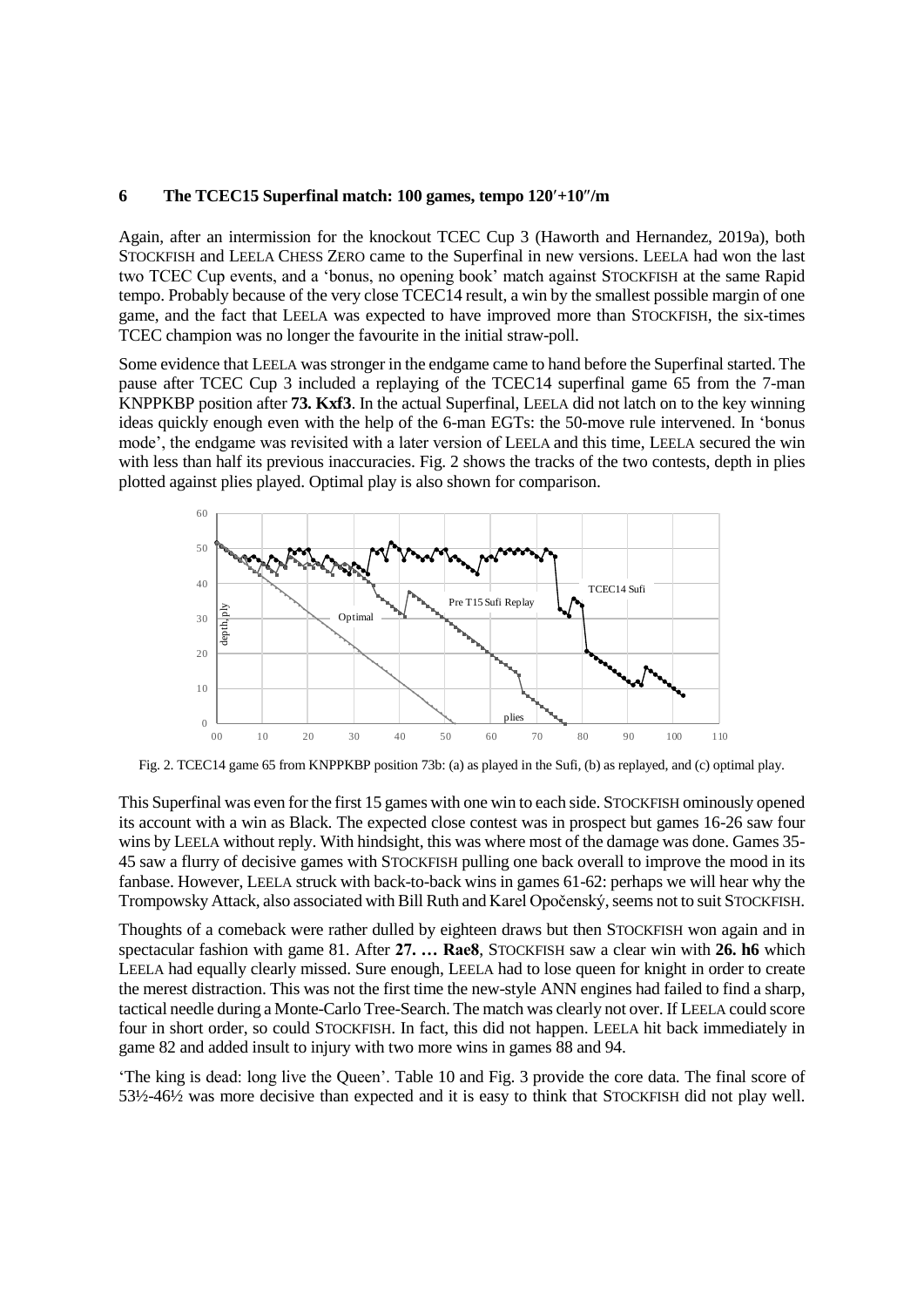This of course is not the case: LEELA just played better, some 27 ELO ahead in Implied Performance terms. Table 11 shows that games were a superhuman 89 moves long on average, not the 99 moves of their TCEC14 contest but the incremental time was less and the games were 20 shorter. Energy drinks please, not for the players but for the audience. Clearly, TCEC Superfinals are increasingly attracting top players to TCEC and we will hear more of these games. 'Kingscrusher' (2019b-u), known to his parents and now to others as CM Tryfon Gavriel, continues to provide richly informative videocommentaries. 'Kingscrusher''s (2019a) interview with *Game Changer's* Matthew Sadler and Natasha Regan (2019) is also relevant to LEELA's play. Wool (2019) and 'GM TheChessPuzzler' (2019) are also making extended and valuable contributions. Long may these continue.

Demis Hassabis' (2019) tweet "Great to see learning systems come out on top. Huge congrats to the @LeelaChessZero team and community!" was typically enthusiastic and encouraging.

| Superfinal                                                        |                      |           |                        |    | ELO Score Perf. ELO $\Delta$ # of games won (underline = '0-1')              | Openings                                                       |    | # of game-pairs won                   |   | # of win-pairs             |
|-------------------------------------------------------------------|----------------------|-----------|------------------------|----|------------------------------------------------------------------------------|----------------------------------------------------------------|----|---------------------------------------|---|----------------------------|
| Leela Chess Zero<br>$0.21.1 - nT40. T8.610$                       | 3589 531/2 53.5% +14 |           |                        | 14 | 10, 16, 18, 24, 26, 36, 38, 40,<br>61, 62, 82, 86, 88, 94                    | A67, B06, E97, C92, E15, B90,<br>A21, C19, A45, A45, E88, A89, |    | 9, 5, 8, 9, 12, 13,<br>19, 31, 43, 47 | 5 | 35-36, 39-<br>$40, 61-62,$ |
| Stockfish 19050918                                                | 3587                 | 46½ 47.5% | $-14$                  |    | 7 12, 35, 39, 43, 45, 81, 87                                                 | C05, B90, C19, C57, A50, E87,<br>A42                           |    | 3, 6, 22, 23                          |   | 81-82, 87-88               |
| 21<br>18<br>15<br>12<br>9<br>6<br>3<br>$\Omega$<br>10<br>$\Omega$ | ممضمه<br>30<br>20    | 40        | ,,,,,,,,,,<br>50<br>60 |    | 6<br>5<br>4<br>3<br>$\overline{2}$<br>ı<br>$\left($<br>80<br>100<br>90<br>70 | 30<br>20<br>$\Omega$<br>40<br>10                               | 50 | 80<br>70<br>60                        |   | 90<br>100                  |

Table 10. The TCEC 15 Superfinal match of 100 games: the decisive games, Black wins underlined.

 $\overline{\phantom{a}}$ 

Fig. 3. The TCEC15 Superfinal: the incidence of decisive results and LEELA CHESS ZERO's lead.

Table 11. Generic statistics for each phase of TCEC15: results, terminations and average game-length.

|              |                          | Division 4     |               | Division 3 |      | Division 2     |               | Division 1     |      | <b>Division P</b> |               | <b>Superfinal</b> |               | Overall        |      |
|--------------|--------------------------|----------------|---------------|------------|------|----------------|---------------|----------------|------|-------------------|---------------|-------------------|---------------|----------------|------|
|              | TCEC <sub>15</sub>       | #              | $\frac{0}{0}$ | #          | $\%$ | #              | $\frac{0}{0}$ | #              | $\%$ | #                 | $\frac{6}{6}$ | #                 | $\frac{0}{0}$ | #              | $\%$ |
|              | # games                  | 204            |               | 112        |      | 112            |               | 112            |      | 168               |               | 100               |               | 808            |      |
|              | <b>Draws</b>             | 55             | 27.0          | 61         | 54.5 | 60             | 53.6          | 73             | 65.2 | 126               | 75.0          | 79                | 79.0          | 454            | 56.2 |
|              | Wins                     | 149            | 73.0          | 51         | 45.5 | 52             | 46.4          | 39             | 34.8 | 42                | 25.0          | 21                | 21.0          | 354            | 43.8 |
|              | $1-0$                    | 92             | 45.1          | 31         | 27.7 | 35             | 31.3          | 29             | 25.9 | 35                | 20.8          | 19                | 19.0          | 241            | 29.8 |
| Results      | $0 - 1$                  | 57             | 27.9          | 20         | 17.9 | 17             | 15.2          | 10             | 8.9  | 7                 | 4.2           | $\overline{c}$    | 2.0           | 113            | 14.0 |
|              | White performance        | 119.5 58.6     |               | 61.5       | 54.9 | 65.0           | 58.0          | 65.5           | 58.5 | 98.0              | 58.3          | 58.5              | 58.5          | 468            | 57.9 |
|              | <b>Black performance</b> | 84.5           | 41.4          | 50.5       | 45.1 | 47.0           | 42.0          | 46.5           | 41.5 | 70.0              | 41.7          | 41.5              | 41.5          | 340            | 42.1 |
|              | <b>TCEC</b> draw         | 23             | 11.3          | 17         | 15.2 | 22             | 19.6          | 35             | 31.3 | 65                | 38.7          | 34                | 34.0          | 196            | 24.3 |
|              | 3x repetition            | 10             | 4.9           | 21         | 18.8 | 21             | 18.8          | 19             | 17.0 | 22                | 13.1          | 10                | 10.0          | 103            | 12.7 |
|              | 50-move rule             | 3              | 1.5           | 3          | 2.7  | $\overline{c}$ | 1.8           | 2              | 1.8  | $\overline{4}$    | 2.4           | 3                 | 3.0           | 17             | 2.1  |
|              | Stalemate                | $\Omega$       | 0.0           | $\Omega$   | 0.0  | $\Omega$       | 0.0           | $\Omega$       | 0.0  | 1                 | 0.6           | 1                 | 1.0           | $\overline{c}$ | 0.2  |
| Terminations | EGT adj., 'draw'         | 19             | 9.3           | 20         | 17.9 | 15             | 13.4          | 17             | 15.2 | 34                | 20.2          | 30                | 30.0          | 135            | 16.7 |
|              | EGT adjudication         | 46             | 22.5          | 25         | 22.3 | 22             | 19.6          | 19             | 17.0 | 34                | 20.2          | 30                | 30.0          | 176            | 21.8 |
|              | <b>TCEC</b> win          | 112            | 54.9          | 45         | 40.2 | 43             | 38.4          | 36             | 32.1 | 41                | 24.4          | 21                | 21.0          | 298            | 36.9 |
|              | EGT adj., 'win'          | 27             | 13.2          | 5          | 4.5  | 7              | 6.3           | $\mathfrak{D}$ | 1.8  | $\Omega$          | 0.0           | $\Omega$          | 0.0           | 41             | 5.1  |
|              | Tech. default            | $\overline{4}$ | 2.0           | $\Omega$   | 0.0  | $\overline{c}$ | 1.8           | 1              | 0.9  | 1                 | 0.6           | $\Omega$          | 0.0           | 8              | 1.0  |
|              | M anual adj.             | $\mathbf{0}$   | 0.0           | $\Omega$   | 0.0  | $\Omega$       | 0.0           | $\Omega$       | 0.0  | $\Omega$          | 0.0           | 1                 | 1.0           | 1              | 0.1  |
|              | Mate                     | 3              | 1.5           | 1          | 0.9  | $\Omega$       | 0.0           | $\Omega$       | 0.0  | $\Omega$          | 0.0           | $\Omega$          | 0.0           | 4              | 0.5  |
|              | Resignation              | 3              | 1.5           | $\Omega$   | 0.0  | $\Omega$       | 0.0           | $\Omega$       | 0.0  | $\Omega$          | 0.0           | $\theta$          | 0.0           | 3              | 0.4  |
|              | <b>Moves</b>             | 65.4           |               | 74.8       |      | 72.7           |               | 66.6           |      | 80.8              |               | 89.4              |               | 74.1           |      |
| Length       | Clock-time used (h)      | 1.04           | 88.3          | 1.08       | 89.3 | 1.07           | 88.9          | 1.79           | 82.0 | 2.85              | 88.5          | 4.15              | 92.2          | 1.92           | 88.6 |
|              | C-time not used (h)      | 0.14           | 11.7          | 0.13       | 10.7 | 0.13           | 11.1          | 0.39           | 18.0 | 0.37              | 11.5          | 0.35              | 7.8           | 0.25           | 11.4 |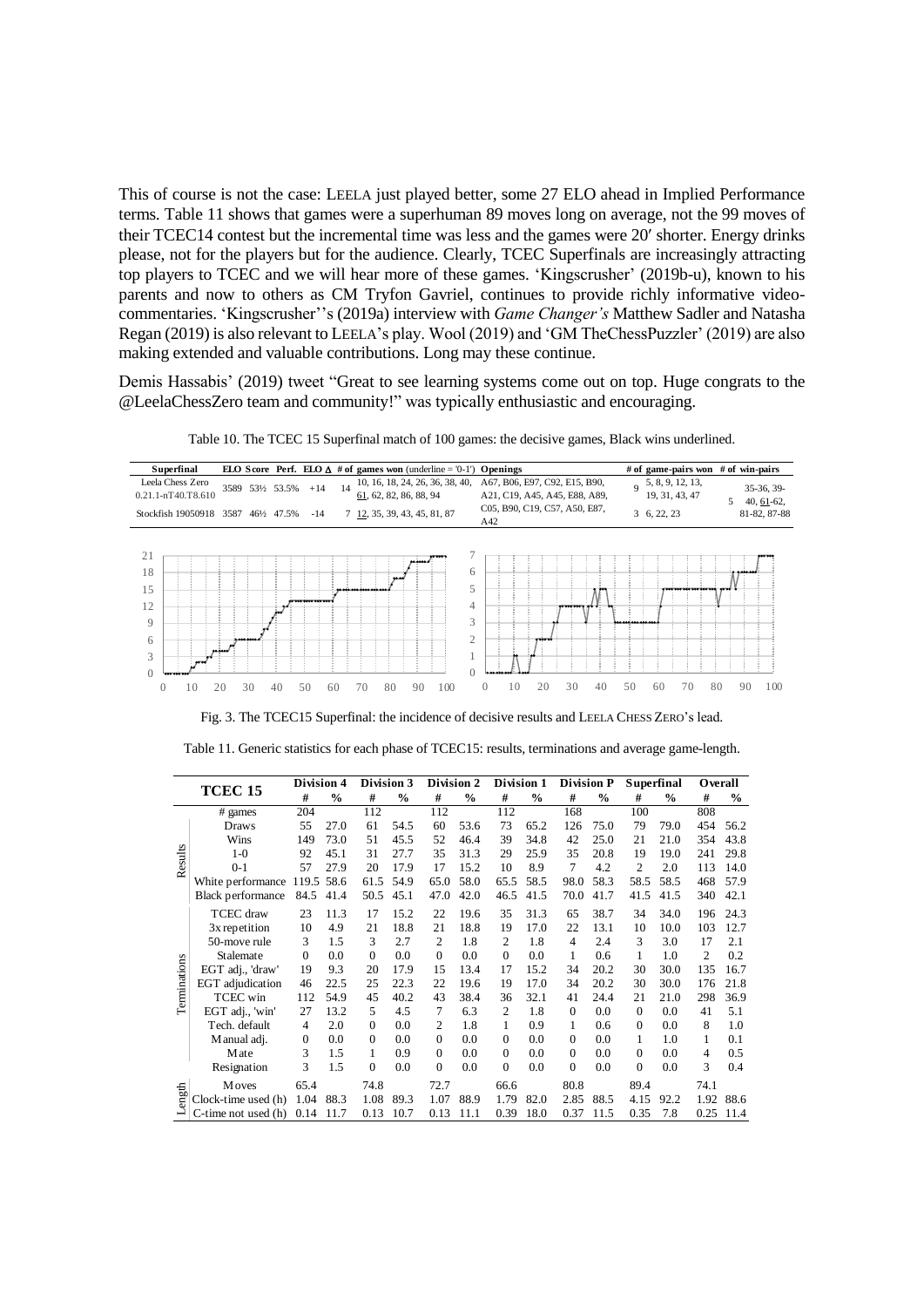# **7 Summary**

After fifteen seasons of TCEC, it is worth reflecting that league tables tend to emphasise the ranking of chess engines rather than their relative differences, and certainly rather than their absolute prowess. Also, given the nearly non-stop nature of TCEC events, it is easy to forget that hours of top-level chess are passing before us in all the divisions – and inevitably, without getting the attention and analysis that they deserve, despite the hints on the TCEC and Chessbomb (2019) sites and Sadler's (2019) perspective. Any of the TCEC15 engines would give a Grandmaster a serious game and most would perhaps have to be handicapped by a Blitz or even Armageddon tempo. Even so, there is evidence here that if there is some 'ceiling' asymptote to quality of play, it is still some way off. The admirable Emil Vlasák (2019) has, for example, clearly demonstrated that LEELA would not be at all competitive in a Computer-solving Championship as it struggles to find study-like wins.

Congratulations to TCEC's new champion, LEELA CHESS ZERO, and to all who have assisted in her conception and evolution. STOCKFISH, champion for TCEC seasons 6, 9 and 11-14, continues to dominate the rest of the field and we can expect to see hostilities renewed. Perhaps LEELA's vulnerability to tactical shots will be exposed further. 'Kudos' to all other participants and to the core TCEC team who make all this happen.

Will further engines of the 'new genre' join the fray, and will hybrid engines appear, incorporating the best of the 'minimax' and MCTS perspectives? Will TCEC be able to combine the strengths of their two servers in one platform in order to facilitate this? Will computer-based tools emerge to help us understand the subtleties of the games we are witnessing? We shall see.

All TCEC15 games, many with additional annotation and play-outs, are available in pgn form together with data beyond that of Tables 11-12 (Haworth and Hernandez, 2019b).

|      |                      |                 |      | 1-0               |         |     |                           |                 |      | $\frac{1}{2}$ $\frac{1}{2}$ |         |     |                                                               |                 |      | $0-1$                                                                                       |             |     |
|------|----------------------|-----------------|------|-------------------|---------|-----|---------------------------|-----------------|------|-----------------------------|---------|-----|---------------------------------------------------------------|-----------------|------|---------------------------------------------------------------------------------------------|-------------|-----|
| Div. |                      | <b>Shortest</b> |      |                   | Longest |     |                           | <b>Shortest</b> |      |                             | Longest |     |                                                               | <b>Shortest</b> |      |                                                                                             | Longest     |     |
|      |                      | Game            | #mv  | Game              |         | #mv |                           | Game            | #mv  |                             | Game    | #mv | Game                                                          |                 | #mv  | Game                                                                                        |             | #mv |
|      | $c7/4$ 1             | AS-Ne           | 29   |                   |         |     |                           |                 |      |                             |         |     |                                                               |                 |      | a54/11.4 To-Mi 135 b41/9.1 AS-Ga 38 b46/10.1 Ga-pi 135 b13.5/65 To-Tu 31 b12.5/60 Mo-Sn 188 |             |     |
|      | 59/15.3              | Ar-Te           | -35  | 78/20.2 Pe-Te 172 |         |     | 35/9.3                    | Ar-Va           | - 16 | 16/4.4                      |         |     | ro-Ar $185 \mid 45/12.1$ AS-Ar 20                             |                 |      | 90/23.2 Ne-Te 198                                                                           |             |     |
|      | 92/234               | Gi-Fr           | 45   | 80/20.4           | Xi-Bo   |     | $180   53/14.1$ AS-Bo     |                 | 23   | 85/22.1                     |         |     | AS-Fr 244 99/25.3                                             | Bo-Fr           | 46   | 57/15.1 Fr-AS 134                                                                           |             |     |
|      | 84/214               | Xi-An           | 38   |                   |         |     | 46/12.2 Km-Ch 153 48/12.4 | Xi-Jo           | -15  | 13/4.1                      |         |     | AS-Jo 180 100/25.4 Fi-Km                                      |                 | - 39 | 60/15.4                                                                                     | $Ch-I.a 83$ |     |
|      | $107/27.3$ Et-Km     |                 | -32. | 80/20.4           |         |     |                           |                 |      |                             |         |     | Fi-AS 214 167/42.3 Km-Ho 25 112/28.4 Ko-Lc0 217 51/13.3 Et-Km |                 | - 68 | 24/6.4                                                                                      | Fi-AS 170   |     |
| SF   | 81/81                | $St-I.c$        | 41   | 16/16             | $Lc-St$ | 143 | 67/67                     | $St-Lc$         | -38  | 33/33                       | $St-Lc$ | 262 | 12/12                                                         | $Lc-St$         | -81  | 61/61                                                                                       | St-Lc       | -82 |
|      | O'all $4c.4.1$ AS-Ne |                 | 29   | P. 20.4           | Fi-AS   |     | 214 2.12.4                |                 |      | Xi-Jo 15 2, 22.1            |         |     | AS-Fr 244 3.12.1                                              | AS-Ar           | -20  | 3.23.2                                                                                      | Ne-Te 198   |     |

Table 12. The shortest and longest 1-0, drawn and 0-1 games in each phase of TCEC15. Game indication: 'c7/4.1' for example means division 4c, pgn game 7, round 4, game 1.

# **REFERENCES**

BIPM (2019). [https://preview.tinyurl.com/y3thmdyk.](https://preview.tinyurl.com/y3thmdyk) 'New SI' implementation day, 2019-05-20.

CPW (2019). https://tinyurl.com/icga046. The Chess Programming Wiki website, including biographies of engines, authors and developers.

Chessbomb (2019)[. https://www.chessbomb.com/arena/-/2019-tcec-s15.](https://www.chessbomb.com/arena/-/2019-tcec-s15) TCEC15 coverage.

Chessdom (2019). [https://tinyurl.com/icga058.](https://tinyurl.com/icga058) Chessdom interview with the ALLIESTEIN team.

de Man, R. (2018). http://tablebase.sesse.net/syzygy/. Site providing sub-8-man DTZ<sub>50</sub>" EGTs.

'GM Thechesspuzzler' (2019). https://tinyurl.com/tcec-gcp001. TCEC15 Superfinal commentaries.